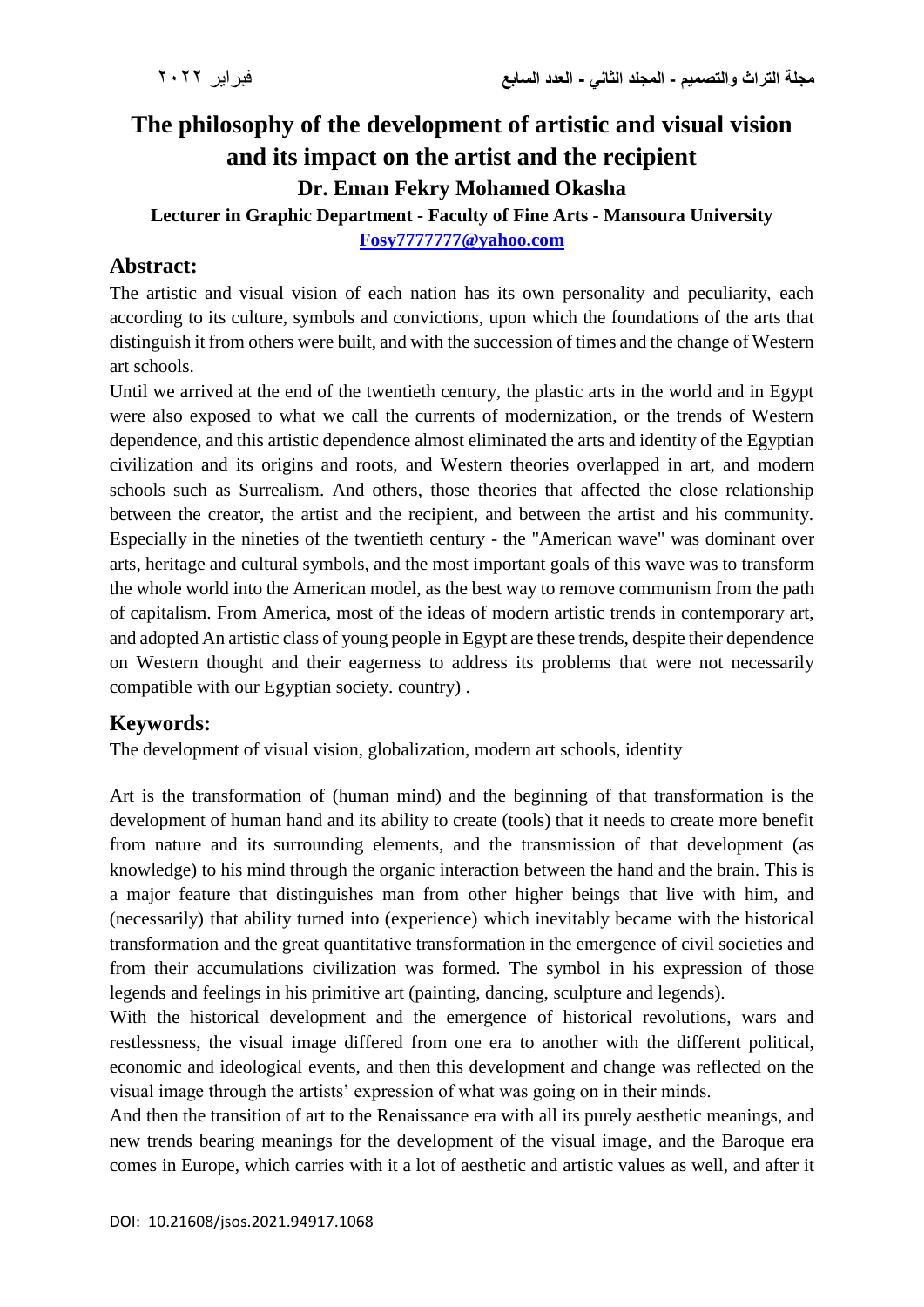comes the era of the pretentious Rococo, the owner of the grandiose image and the owner of new trends in teaching technical work. Artistic trends followed with the advent of the returning classic and its new academic principles, and the new artistic schools followed from the realistic school to the surreal school, and modernity, postmodernism and globalization came with new ideas that changed the form of thinking and vision.

#### **Research problem: -**

- Does the rapid development since the beginning of the emergence of arts to this day have a direct impact on artworks in particular and societies in general?

- How was the artist's vision affected by the rapid development of humanity and how did it affect humanity in general?

Does globalization play a role in the decline of the visual image?

#### **Research goal: -**

- Shed light on the influence of the artist's vision in recent times by many factors for several circumstances.

- Shed light on the sequence of the visual image through the sequence of ages and art schools. How did the pioneers of enlightenment in Egypt, when they moved from missions from Europe to America, differ in their intellect and influence on public taste?

**Research Methodology: -**The research follows the historical, analytical and descriptive method of events.

**The search limits: -** The twentieth and twenty-first century.

Man interacted with time and place and his individual and collective experiences until he entered the era of science, which depends on experience, which opened before him, the era of discovery and insight. We note the rapid development in this field that the world has achieved in recent centuries and has had the greatest impact in destroying the coherent picture of life that was formed during ancient times in which man lived as a primitive within the interaction of his absolute self with nature. In his interaction with these innovations, he feels that he lives within two lives, one that interacts with the visible existence, and another that depends on the mysterious feeling and intuition that behind these material things, there is another immaterial life, which can only be expressed through (mystic) intuition and feeling without the presence of proof. On its existence within the geometric dimensions of visual matter, and this is what many artists, writers and poets fell into during the scientific revolution in the nineteenth century. The march of art has continued since that time until now without a fixed approach that has its realistic advantages and human goals, turbulent between the various self-schools that depend on illusion and others that do not adopt anything.

All of these artistic trends and ideas that they carry may gain for peoples the useful and the unhelpful, but we must stop even a little here and ask ourselves, whether we are specialists satisfied with this change in artistic principles, habits or behavior that brings us against our will? Or do we welcome this change, which has gained us many different things?

Also, does this change have a direct impact on changing our Arab culture and our accepted values?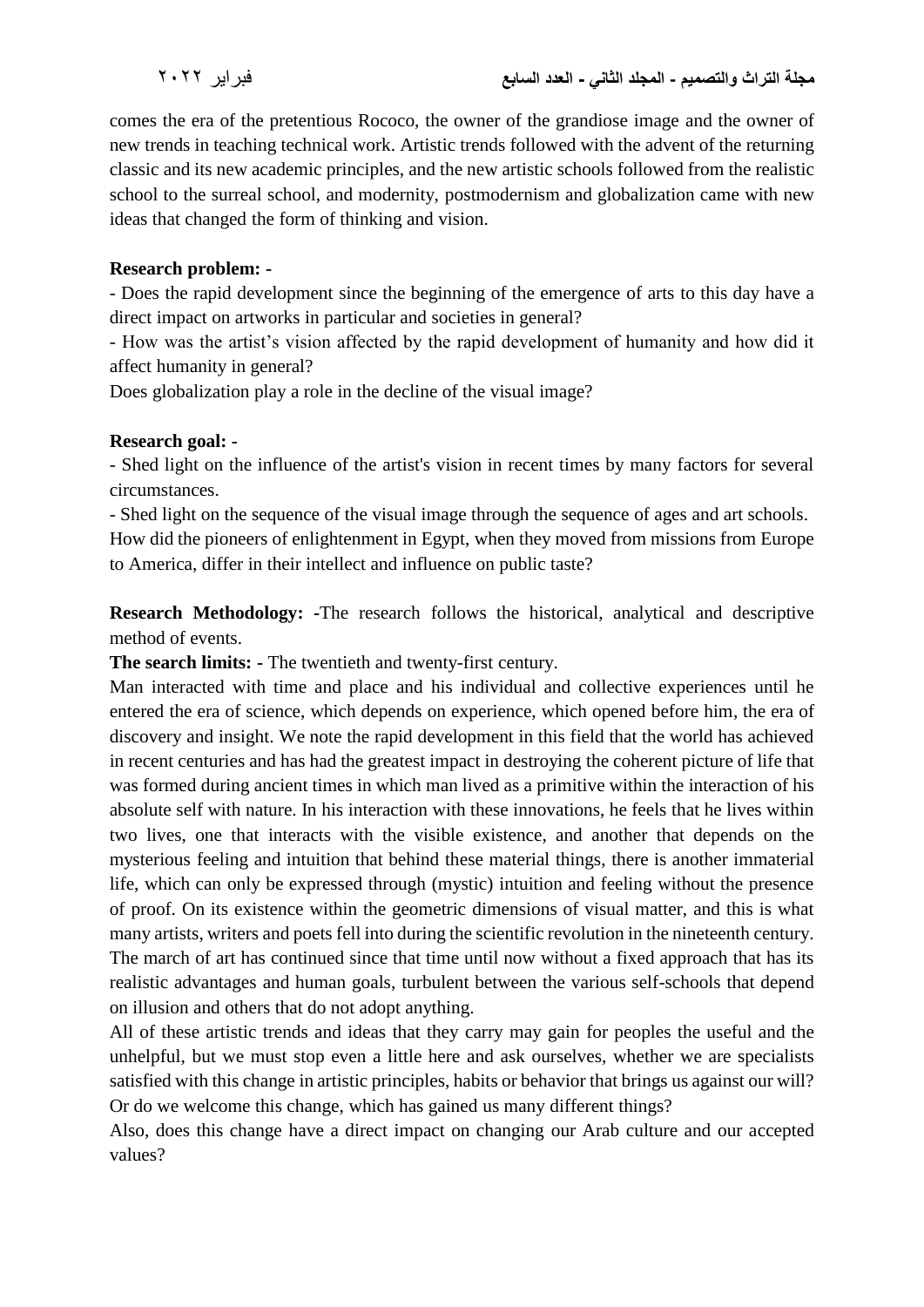These questions I have always asked myself about, and I was always told that it is the truth that we must deal with without rejecting or interfering in an attempt to stop it. Hence the problem of this research. The foreign missions to learn art by specialists in the early twentieth century in the Arab countries, including the Egyptian country as well, to France, Italy, Spain, Germany and the United States, had a great impact on changing the culture of the Arab peoples. These missions were a civilizational shift. It is important in the history of the Arab peoples, especially the Egyptian country. It has established technical colleges and academies that bear the correct principles in teaching their students how to create works of art that live up to the public taste. The development in the visual vision occurred in the last fifteen years, as the presented picture changed in form and content as a result of the Western currents that invaded the world by virtue of the emergence of globalization under the slogan of one world, so the Arab East was affected by the European changes that invaded our authentic Arab culture, and art became like the rest of the variables. There has been a development in the image, advertisement, poster, art edition, and even in paper currencies.

### **The concept or definition of visual vision: -**

Visual literacy: The concept of visual culture; John Debes (1916) used the term visual culture for the first time in 1969, where he defined visual culture as (visual culture is a set of competencies related to the sense of sight that can be developed in the learner through vision and through its integration with different experiences that the learner deals with through other senses, and the process of developing these competencies is necessary for learning. In 1975, visual culture was defined as (the ability to understand and express oneself through visual materials to enable them to link visual images with meanings beyond these images).

# **Globalization definition:**

The word globalization is a translation of the English term (Globalization), and some translate it by the universal, and some by the constellation, and some by the comprehensive meanings, hence the analysis of the word in the linguistic sense means (generalizing of something and giving it a global character and expanding its circle to include the whole world). Abdel-Sabour Shaheen, a member of the Arabic Language Academy, says: Similar in this function to the activation formula.

# **The research results: -**

1- The succession of the development of the visual vision since ancient times until the present day, whether globally or locally, has become a reality that is difficult to resist except by arming ourselves with the preservation of our own artistic and cultural values and symbols.

2- The Arab and Egyptian identity in particular has deep roots stemming from deep culture and beliefs, and any negligence in these cultural data is in fact negligence in the history of this country.

3- The visual vision of the artist and the recipient changes with the change of the surrounding circumstances, so everything that happens to human experiences depends on what is given to the visual vision.